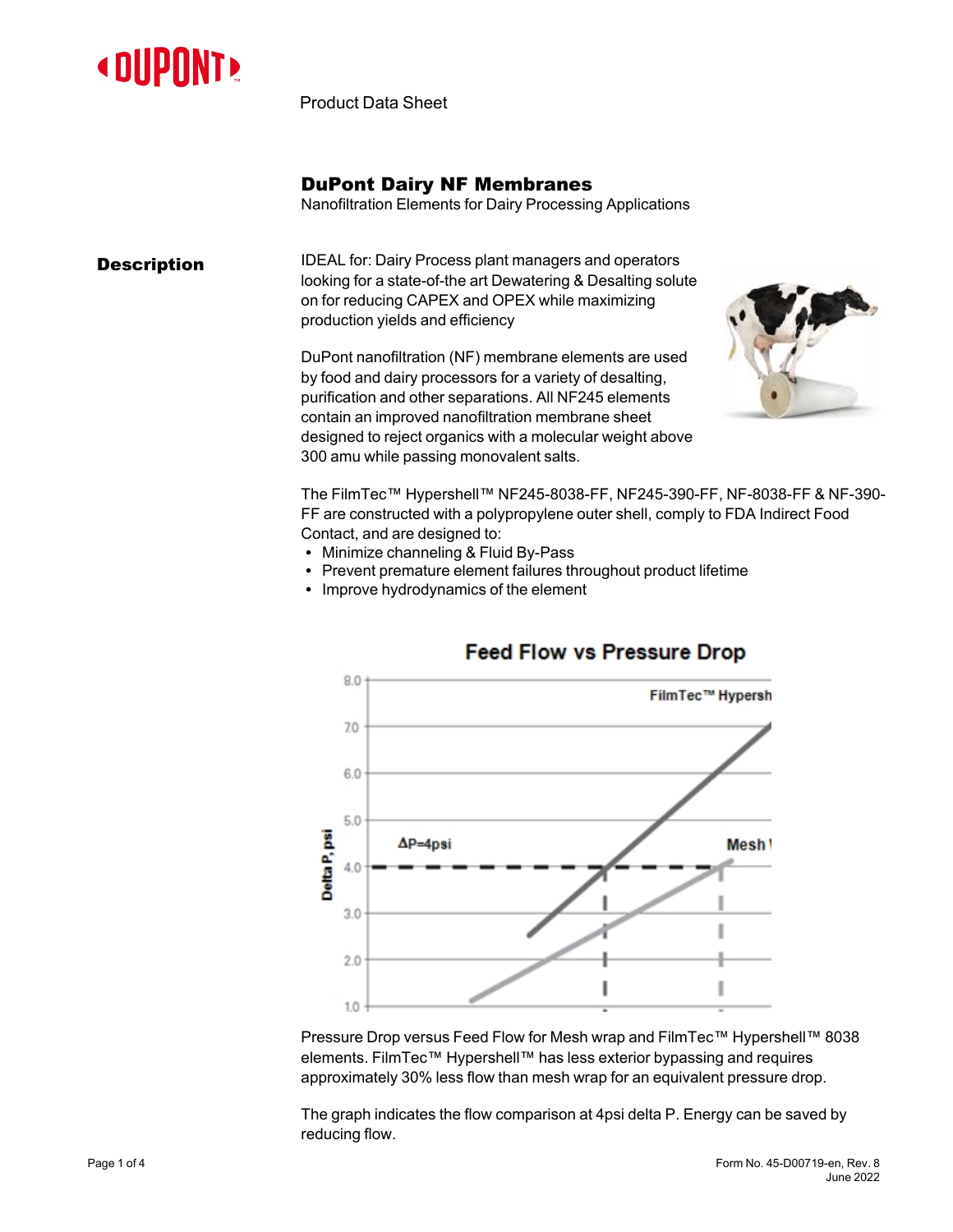# Typical Properties

|                              |                    | <b>Active Area</b> | <b>Feed Spacer</b> |                             |
|------------------------------|--------------------|--------------------|--------------------|-----------------------------|
| <b>DuPont Membranes</b>      | <b>Part Number</b> | $ft^2(m^2)$        | mil                | <b>Design Features</b>      |
| Hypershell™ NF245-8038-FF    | 336673             | 370 (34.4)         | 33                 | Outer Shell Full Fit        |
| Hypershell™ NF245-8038/48-FF | 12082407           | 270(25)            | 48                 | Outer Shell Full Fit        |
| Hypershell™ NF245-390-FF     | 371971             | 390 (36.2)         | 27                 | Outer Shell Full Fit        |
| Hypershell™ NF-8038-FF       | 365935             | 370 (34.4)         | 33                 | Outer Shell Full Fit        |
| Hypershell™ NF-390-FF        | 371974             | 390 (36.2)         | 27                 | <b>Outer Shell Full Fit</b> |
| FilmTec™ NF245-3838/30-FF    | 316942             | 79 (7.5)           | 30                 | Mesh Wrap Full Fit          |
| Hypershell™ NF245-3838/48-FF | 12082406           | 50(4.7)            | 48                 | Outer Shell Full Fit        |
| FilmTec™ NF245-3840/30-FF    | 319116             | 81(7.8)            | 30                 | Mesh Wrap Full Fit          |
| FilmTec™ NF-3838/30-FF       | 146071             | 79 (7.5)           | 30                 | Mesh Wrap Full Fit          |
| FilmTec™ NF-3840/30-FF       | 146073             | 81(7.8)            | 30                 | Mesh Wrap Full Fit          |

### Element Dimensions





**Model 8038** 

Model 390

|                                       |       | А     | в     |       |       | С    |
|---------------------------------------|-------|-------|-------|-------|-------|------|
| <b>DuPont Membranes</b>               | (in.) | (mm)  | (in.) | (mm)  | (in.) | (mm) |
| Hypershell™ NF245-8038-FF1            | 38.00 | 965.0 | 1.125 | 28.58 | 7.9   | 200  |
| Hypershell™ NF245-8038/48-FF1         | 38.00 | 965.0 | 1.125 | 28.58 | 7.9   | 200  |
| Hypershell™ NF245-390-FF <sup>2</sup> | 40.00 | 1.016 | 1.125 | 28.58 | 7.9   | 200  |
| Hypershell™ NF-8038-FF1               | 38.00 | 965.0 | 1.125 | 28.58 | 7.9   | 200  |
| Hypershell™ NF-390-FF <sup>2</sup>    | 40.00 | 1.016 | 1.125 | 28.58 | 7.9   | 200  |
| FilmTec™ NF245-3838/30-FF             | 38.00 | 965.0 | 0.83  | 21.1  | 3.8   | 96   |
| Hypershell™ NF245-3838/48-FF          | 38.00 | 965.0 | 0.83  | 21.1  | 3.8   | 96   |
| FilmTec™ NF245-3840/30-FF             | 38.75 | 984.0 | 0.83  | 21.1  | 3.8   | 96   |
| FilmTec™ NF-3838/30-FF                | 38.00 | 965.0 | 0.83  | 21.1  | 3.8   | 96   |
| FilmTec™ NF-3840/30-FF                | 38.75 | 984.0 | 0.83  | 21.1  | 3.8   | 96   |

1. Hypershell™ elements are designed to fit schedule 40, 8 inch stainless pipe (nominal 7.98 inch ID).

2. Hypershell™ 390 elements are designed in an 8040 style with 1 inch exposed product water tube instead of a flush cut end on each side. Model 390 is not full sanitary design and should only be used when permeate is the product.

# Operating and Cleaning Limits

| <b>Maximum Operating Pressure</b>          | 800 psig (54.8 bar) |  |
|--------------------------------------------|---------------------|--|
| Maximum Operating Temperature <sup>a</sup> |                     |  |
| $pH3 - 10$                                 | 122°F (50°C)        |  |
| Above pH 10                                | 95°F (35°C)         |  |
| pH Range                                   | $pH3 - 10$          |  |
| Free Chlorine Tolerance b                  | Non-detectable      |  |
| Hydrogen peroxide usage limit              |                     |  |
| Continuous operation                       | 20 ppm              |  |
| Short-term cleaning (@ 77°F/25°C maximum)  | $1,000$ ppm         |  |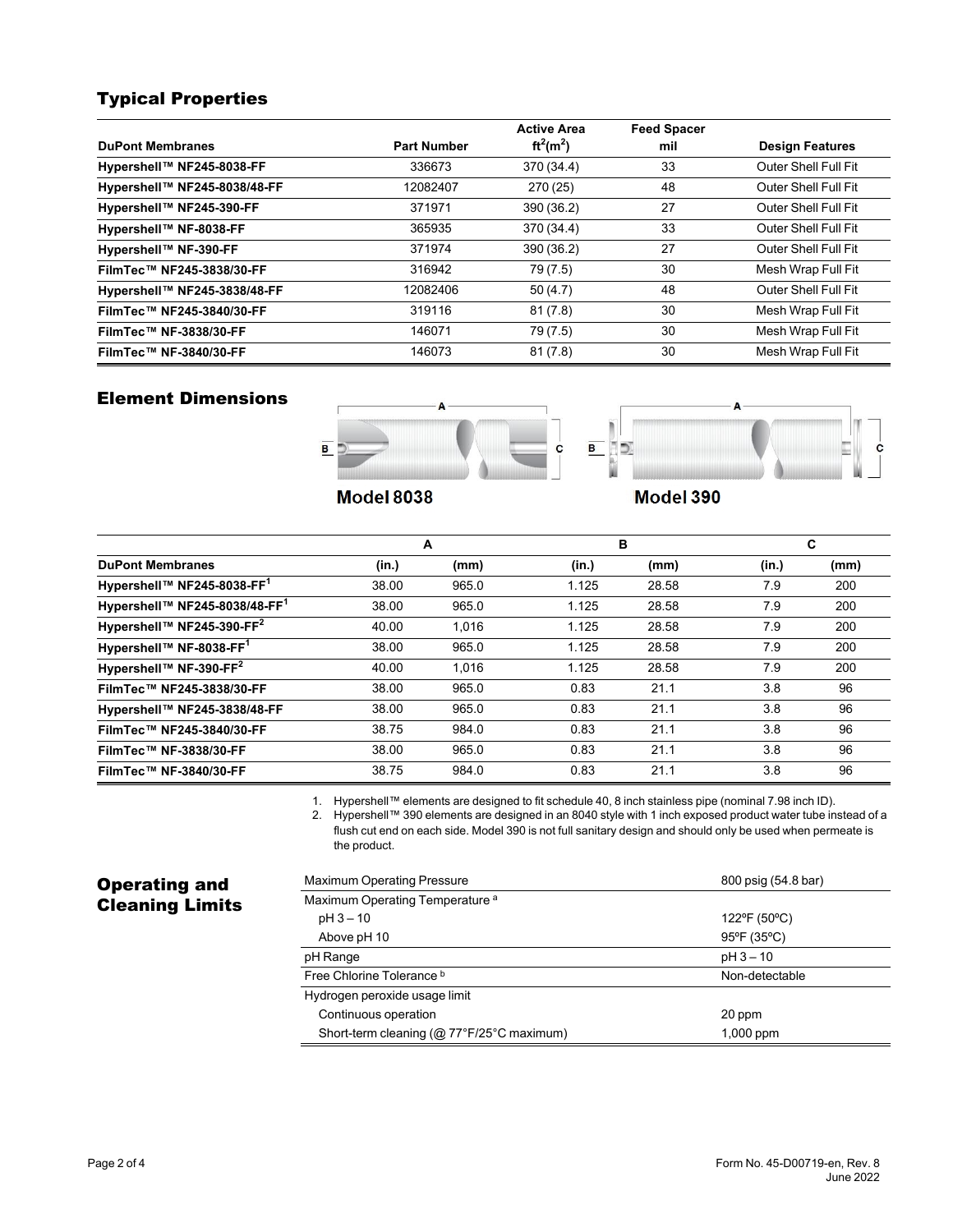# Clean in Place (CIP) Parameters

| Maximum CIP Pressure<br>$15 - 75$ psig (1 $-5$ bar) |                                |
|-----------------------------------------------------|--------------------------------|
| Maximum CIP Temperature <sup>a</sup>                |                                |
| pH 1.8 - 11                                         | 122°F (50°C)                   |
| pH 1.8 - 11.2                                       | 113°F (45°C)                   |
| Free Chlorine Tolerance b                           | <b>Below Detectable Limits</b> |
| Hydrogen peroxide usage limit b                     |                                |
| Continuous operation                                | 20 ppm                         |
| Short-term cleaning (@ 77°F/25°C maximum)           | $1,000$ ppm                    |

a. Please consult DuPont Representative for operating & cleaning at different pH and temperature conditions. b. Under certain conditions, the presence of free chlorine and other oxidizing agents will cause premature membrane failure. DuPont Water Solutions recommends removing residual free chlorine using pretreatment, prior to membrane exposure.

### Design Guidelines

| Product                                   | Max. recirculation cross-flow | Max. element $\Delta$ Pt |
|-------------------------------------------|-------------------------------|--------------------------|
|                                           | gpm $(m^3/h)$                 | psi (bar)                |
| Hypershell™ NF245-8038-FF                 | 80(18.2)                      | 13(0.9)                  |
| Hypershell™ NF245-8038/48-FF <sup>1</sup> | 80(18.2)                      | 13(0.9)                  |
| Hypershell™ NF245-390-FF                  | 80(18.2)                      | 13(0.9)                  |
| Hypershell™ NF-8038-FF                    | 80(18.2)                      | 13(0.9)                  |
| Hypershell™ NF-390-FF                     | 80(18.2)                      | 13(0.9)                  |
| FilmTec™ NF245-3838/30-FF                 | 30(6.8)                       | 15(1.0)                  |
| FilmTec™ NF245-3838/48-FF                 | 30(6.8)                       | 15(1.0)                  |
| FilmTec™ NF245-3840/30-FF                 | 30(6.8)                       | 15(1.0)                  |
| FilmTec™ NF-3838/30-FF                    | 30(6.8)                       | 15(1.0)                  |
| FilmTec™ NF-3840/30-FF                    | 30(6.8)                       | 15(1.0)                  |

† Maximum pressure drop across entire vessel is 60 psi (4.1 bar).

Before use or storage, review these additional resources for important information:

- Usage [Guidelines](https://www.dupont.com/content/dam/dupont/amer/us/en/water-solutions/public/documents/en/45-D01706-en.pdf) for FilmTec™ 8" Elements (Form No. 45-D01706-en)
- Start-Up [Sequence](https://www.dupont.com/content/dam/dupont/amer/us/en/water-solutions/public/documents/en/RO-NF-FilmTec-Start-Up-Sequence-Manual-Exc-45-D01609-en.pdf) (Form No. 45-D01609-en)
- Storage and Shipping of New [FilmTec™](https://www.dupont.com/content/dam/dupont/amer/us/en/water-solutions/public/documents/en/RO-NF-FilmTec-Handling-Pres-Storage-Manual-Exc-45-D01633-en.pdf) Elements (Form No. 45-D01633-en)

Product **Stewardship** 

Additional Important Information

> DuPont has a fundamental concern for all who make, distribute, and use its products, and for the environment in which we live. This concern is the basis for our product stewardship philosophy by which we assess the safety, health, and environmental information on our products and then take appropriate steps to protect employee and public health and our environment. The success of our product stewardship program rests with each and every individual involved with DuPont products—from the initial concept and research, to manufacture, use, sale, disposal, and recycle of each product.